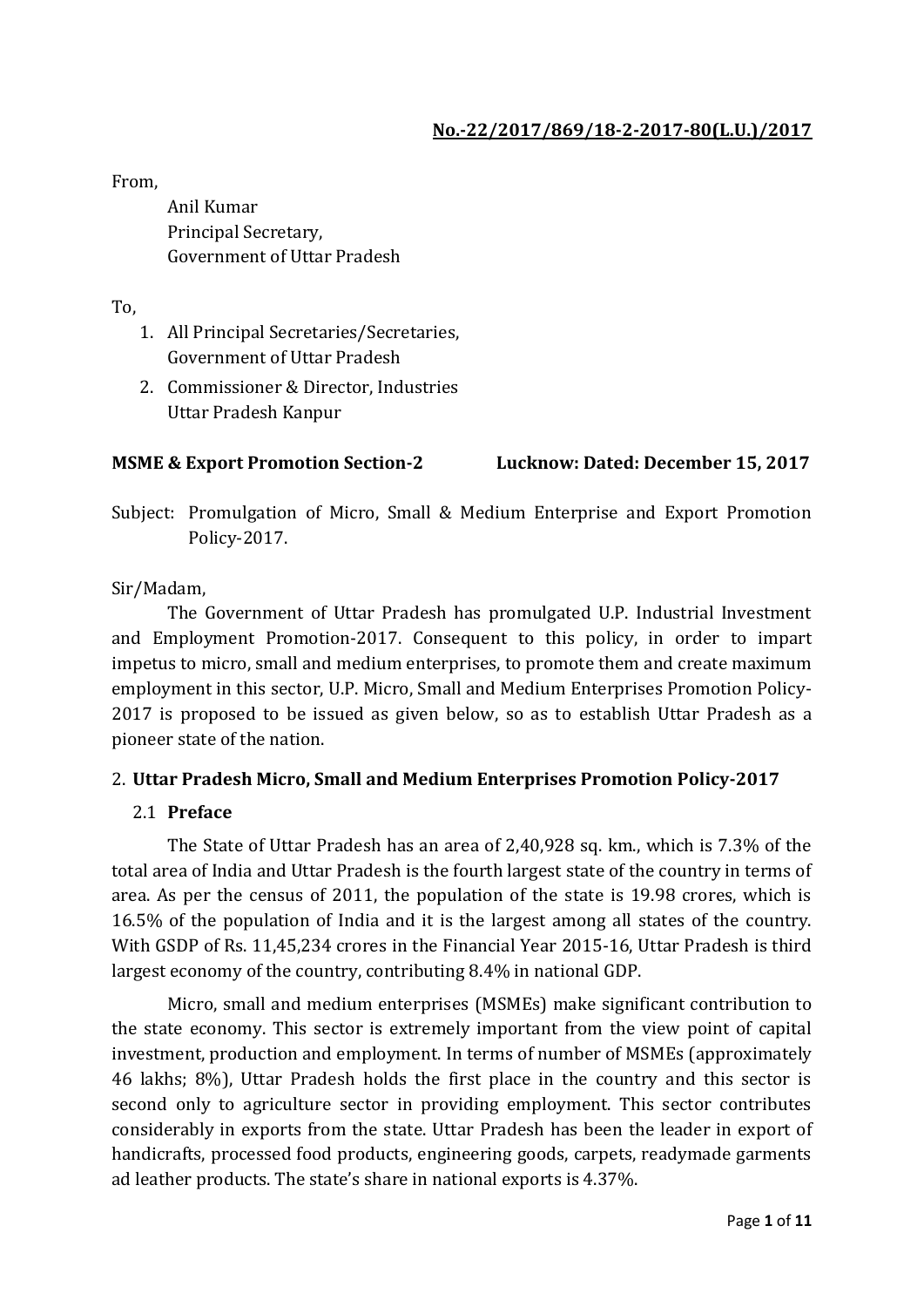In view the significant contribution of this sector in promoting entrepreneurship, self-employment and creation of employment opportunities as well as in increasing per capita income, the state government has taken the decision for implementation of this policy to encourage units of this sector.

2.2 In this context, micro, small and medium enterprises have been defined in Micro, Small & Medium Enterprises Development Act, 2006 as given below:

7. (1) (a) In the case of the enterprises engaged in the manufacture or production of goods pertaining to any industry specified in the First Schedule to the Industries (Development and Regulation) Act, 1951 (65 of 1951), as—

(i) a micro enterprise, where the investment in plant and machinery does not exceed twenty-five lakh rupees;

(ii) a small enterprise, where the investment in plant and machinery is more than twenty-five lakh rupees but does not exceed five crore rupees; or

(iii) a medium enterprise, where the investment in plant and machinery is more than five crore rupees but does not exceed ten crore rupees;

(b) in the case of the enterprises engaged in providing or rendering of services, as—

(i) a micro enterprise, where the investment in equipment does not exceed ten lakh rupees;

(ii) a small enterprise, where the investment in equipment is more than ten lakh rupees but does not exceed two crore rupees; or

(iii) a medium enterprise, where the investment in equipment is more than two crore rupees but does not exceed five crore rupees.

# 3. **Vision**

- To attain 15% annual growth rate by establishing Uttar Pradesh as an attractive investment destination for setting up of large number of new micro, small and medium enterprises.
- To attain 15% annual growth rate in employment by creating maximum employment in new units and expansion and upgradation of existing units.
- Endeavour to reduce the regional inequalities on the parameters of entrepreneurship, employment and per capita income and to decrease disparities amongst different classes of society.
- Evolving high-end modern technology driven sensitive administrative system for upgrading existing units and resolution of issues of entrepreneurs.

# 4. **Strategy**

In order to realize the above vision, the state government will formulate an action plan according to the following strategy: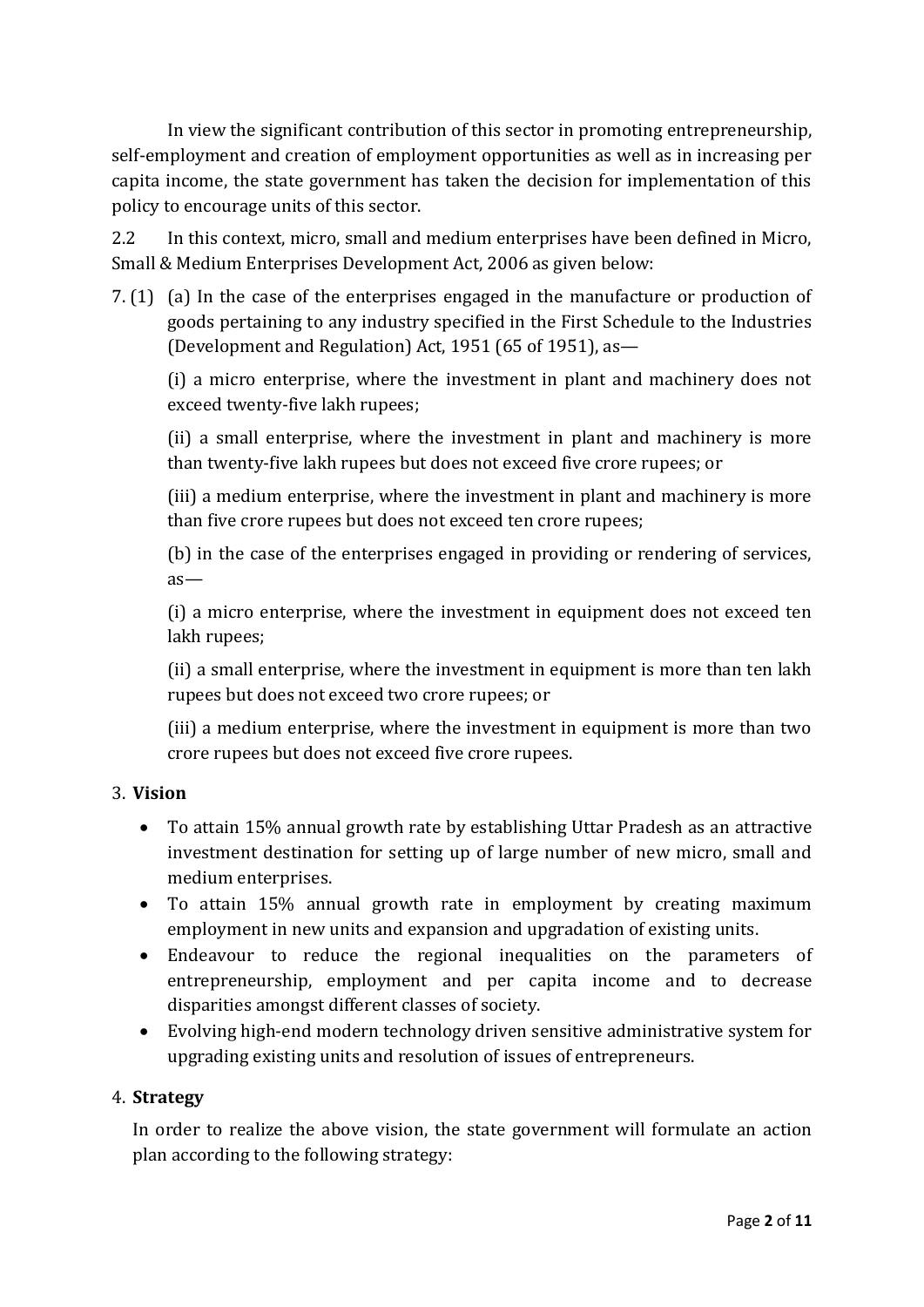## **Target**

- 15% annual growth rate of MSMEs
- 15% annual growth rate of employment creation in this sector

Following directives have been identified to achieve aforementioned targets:

- To make available resources, strengthening of infrastructure facilities and assistance in marketing of manufactured products for facilitating expansion and technical upgradation of existing enterprises.
- To ensure easy availability of land for new enterprises, to develop new infrastructure facilities and upgradation of existing facilities.
- To create conducive environment for ease of doing business.
- Sustainable and inclusive development with environmental balance.
- Special encouragement to establishment and upgradation of enterprises in Bundelkhand, Poorvanchal and Madhyanchal towards resolution of regional imbalance.
- Keeping in view the imbalance between various sections of the society, special incentives to increase the participation of women, scheduled castes, scheduled tribes and other backward classes.
- Financial incentive for investment attraction.
- Schemes for technical upgradation for the development of quality of products and services of micro and small enterprises.
- Development of **One District One Product** concept, branding of state specific products at national and international level.
- Preparation of schemes of the State Government in consonance with Mudra, Startup India, Stand Up India, Make in India and other mission mode programs and schemes of the Government of India.

# **5. Strengthening and Development of Infrastructure for enterprises**

- 5.1 **Land**
	- 5.1.1 A fully transparent system will be created for the allotment of existing vacant land in the industrial areas of the industries department and the industrial areas of various industrial development authorities and land of closed units to the willing entrepreneurs.
	- 5.1.2 In order to increase the availability of land for the establishment of industrial units, FAR will be increased under the conditions and rules laid down for this purpose in existing industrial estates and various industrial areas.
	- 5.1.3 Steps will be taken to develop the available land of *Gram Sabha* as small industrial estates for the development of micro and small scale industries in rural areas. For this purpose, in case of land of *Gram Sabha* being more than 10 acres then it will be transferred to Directorate of Industries free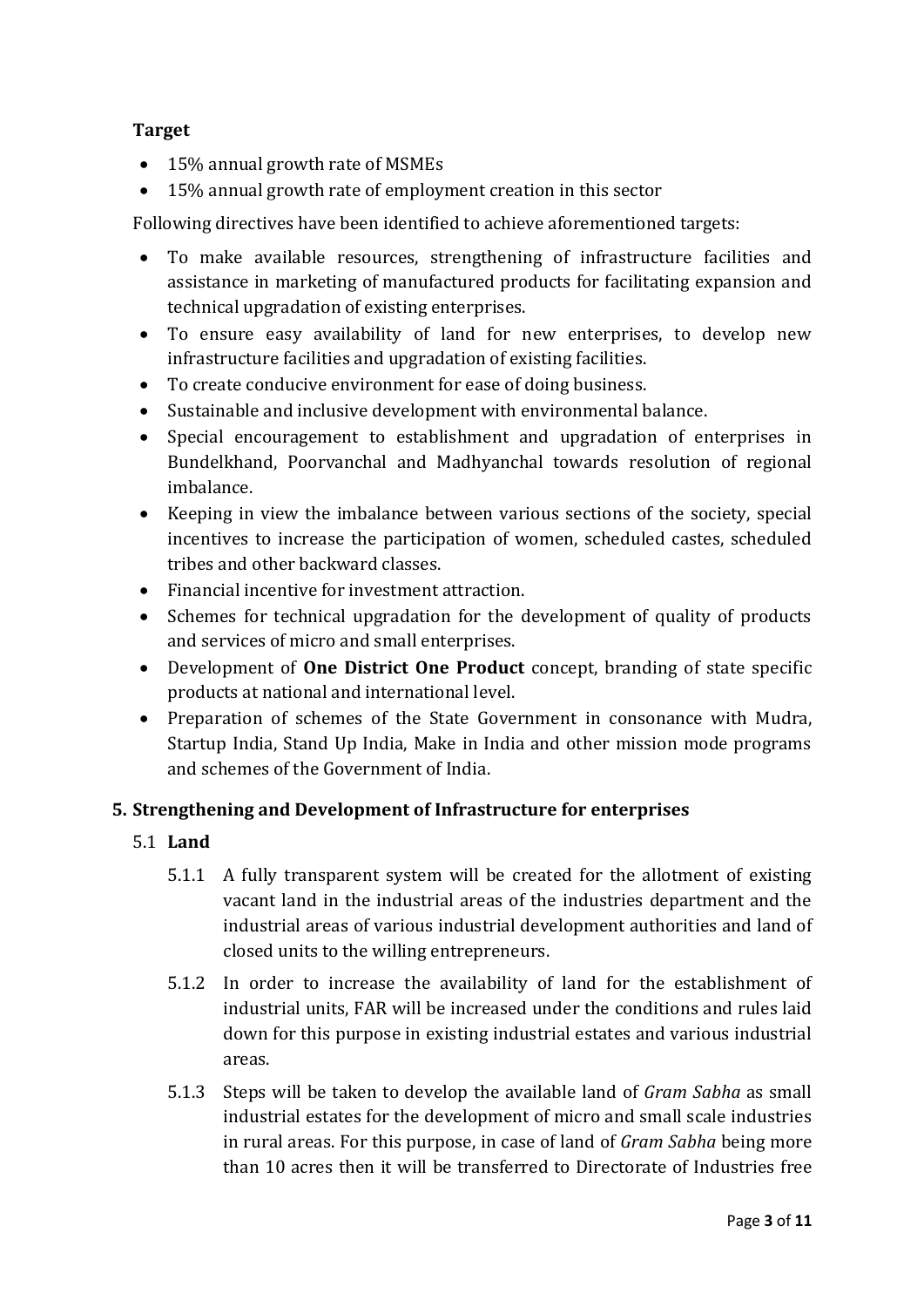of cost after resumption. The development of plots on such land will be done by the Directorate of Industries and Entrepreneurship as per the demand of micro and small scale industries.

- 5.1.4 Plots will be allotted for the establishment of enterprises on priority basis in industrial estates to entrepreneurs in the respective development block of the village whose land will be resumed.
- 5.1.5 In case of more than 5 acres of contiguous land of the *Gram Sabha* being available within a distance of 5 km in Agra-Lucknow Expressway, Poorvanchal Expressway, Bundelkhand Expressway and other corridors being developed in the state, then this land will be made available free of cost to the Directorate of Industries for development of mini industrial estates and 50% land in this area will be reserved for micro and small enterprises.
- 5.1.6 At least 30% of the area will be reserved for micro and small enterprises in various industrial estates of the state and in the industrial areas developed by U P. State Industrial Development Authority and other Industrial Development Authorities with a view to facilitate the establishment of micro and small industries easily.
- 5.1.7 Except for Bundelkhand, Poorvanchal and Madhyanchal and Gautam Budh Nagar and Ghaziabad districts, facilities and incentives as per para(s) 3.2.3.1, 3.2.3.2, 3.2.3.3, 3.2.3.4 under U.P. Industrial Investment and Employment Promotion Policy-2017 will be provided in the rest of western Uttar Pradesh for setting up industrial parks and estates of more than 20 acres by private sector. Each first buyer will be given a 100% stamp duty exemption except for the restricted enterprises. Also, the land of the *Gram Sabha* falling in the middle of this area will be made available to private developer at the circle rate.
- 5.1.8 The rules will be made favourable to facilitate purchase of agriculture land by the developer that is more than maximum area allowed under the Ceiling of Land Holding Act for the development of private industrial parks and estates. Additionally, it will not be required to get the land declared non-agricultural land as per Section 80 of Revenue Code or any other similar provision, instead the industries department, on making an application for this purpose, will be provided the approval. No land use change fee will be charged for the said approval of allowing use of agricultural land for the purpose of industrial park.
- 5.1.9 For the strengthening of the infrastructure facilities in the existing industrial area in the state, an SPV will be constituted in collaboration with the entrepreneurs of that area and the state government will contribute in proportion to the partnership/share of entrepreneurs in this SPV.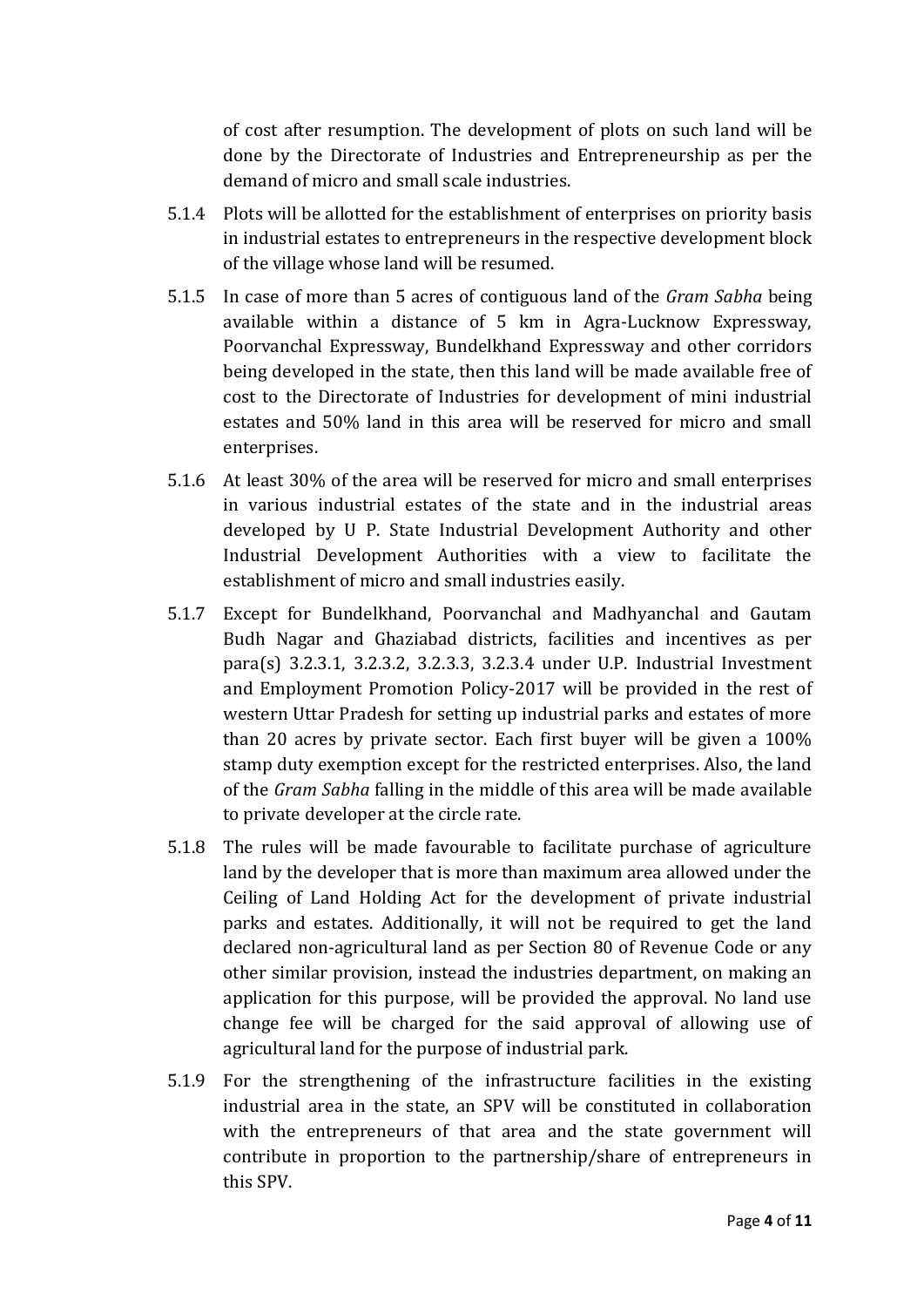5.1.10 **Private Sector Infrastructure Investment:** As per the para 3.12 of Uttar Pradesh Industrial Investment and Employment Promotion Policy 2017, all possible effective ways of partnering with private sector will be adopted for infrastructure investment in micro small and medium enterprises sector.

# **6. Ease of doing business: Sensitive administration and creation of conducive environment**

- 6.1 Self-certification facility for various approvals, no objection certificates (NoCs) and consents, as given in the Uttar Pradesh Industrial Investment and Employment Promotion Policy-2017, will be made available for the new micro and small industries to be set up in the state, so that units are spared from various inspections in the initial stage of establishment and enterprises are set up easily.
- 6.2 A mechanism to provide all desired approvals, approvals and NoCs online to entrepreneurs will be ensured.
- 6.3 In order to solve the problems of the entrepreneurs in accordance with the concept of the single table system, a portal will be developed on the lines of the portal of redressal of public problems and the accountability of the officers will be fixed for the solution of the problems.
- 6.4 A well-developed, technically competent and sensitive administrative machinery has an important contribution in the successful implementation of policies and programs run by the government. The organizational structure will be strengthened for effective implementation of the schemes. Training will be arranged for the development of technical capability of the personnel and for instilling the required sensitivity in them.
- 6.5 The State Government will modernize the District Industries and Enterprise Promotion Centres, through which the help desk, project development and online single window approval, etc. can be conducted efficiently for consultation.

# 7. **Flow of Capital and Credit to Micro, Small and Medium Enterprises**

In order to attract maximum investment in the state and to maintain competitiveness vis-à-vis other states, the Government of Uttar Pradesh will provide exemption, grants and financial incentives, subject to certain terms and conditions, as follows:

7.1 Expert services will be provided in the District Industries and Enterprise Promotion Centers to micro and small entrepreneurs and youths willing for selfemployment, so that bankable project reports can be prepared and their funding from banks can be facilitated. For this purpose, a panel of experts will be approved, so that entrepreneurs can get the benefit of this facility under the supervision of District Industries and Enterprise Promotion Center of each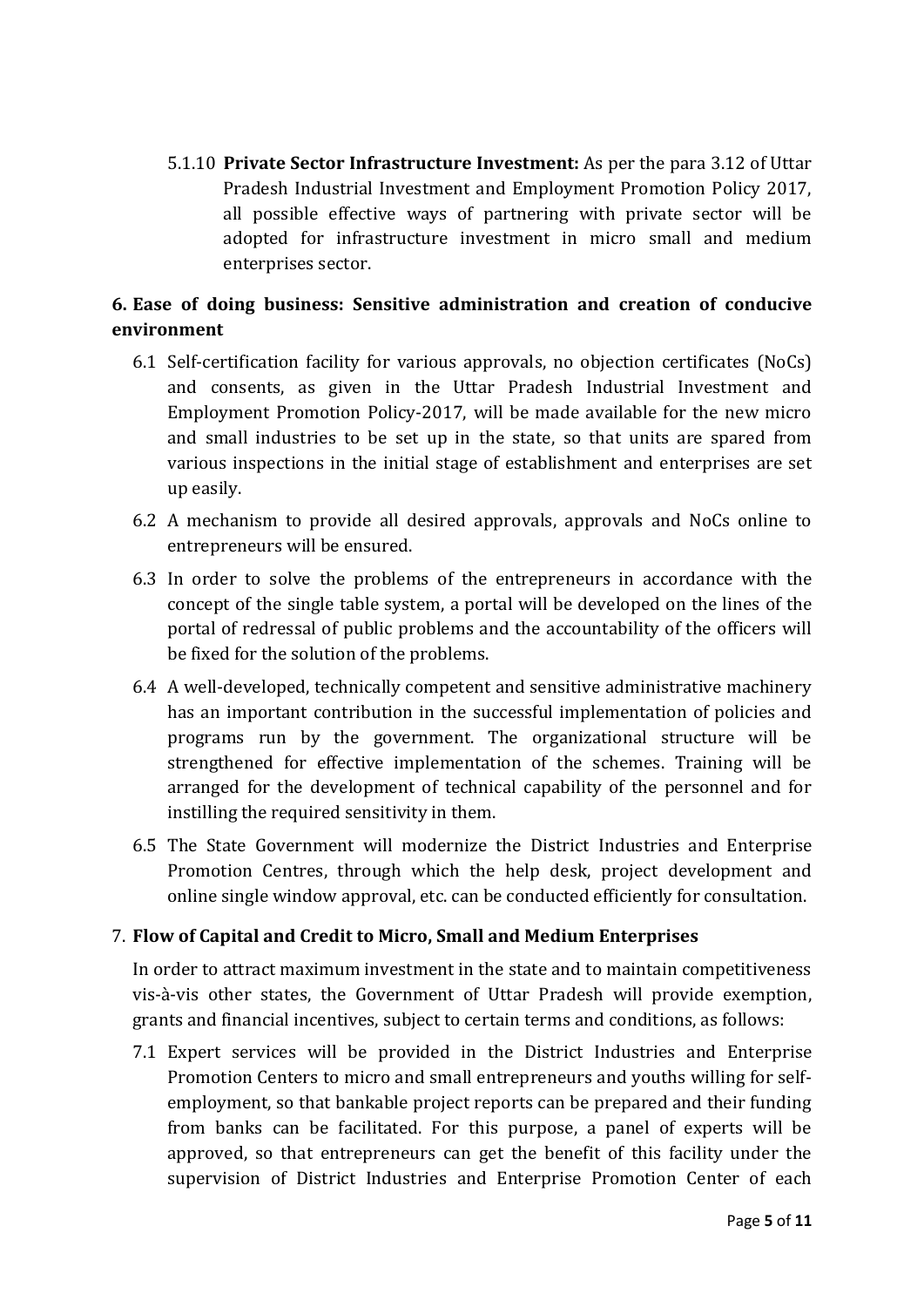district. In the event of being financed against the project report prepared, expert fee of 2% of the loan amount or actual, whichever is less, for a maximum of Rs. 1 lakh for general and Rs. 1.5 lakh for women or SC / ST entrepreneurs will be borne by the department.

- 7.2 Industrial units of micro, small and medium enterprises to be set up in the state will be given exemption from stamp duty as per Para 5.1 of Uttar Pradesh Industrial Investment and Employment Promotion Policy-2017.
- 7.3 The State government will reimburse 100% share of the EPF of the employer for 5 years from the date of commencement of the unit to all new industrial units in Micro, Small and Medium Enterprises.
- 7.4 Incentives provided under Para(s) 5.3, 5.4, 5.5, 5.6, 5.7, 5.8, 5.9, 5.10 and 5.12 of U.P. Industrial Investment and Employment Promotion Policy-2017 will be effective for micro, small and medium enterprises also.
- 7.5 Micro, small and medium enterprises will be exempted from land use change fee for the agricultural land under the development authorities.
- 7.6 Electricity at the rate of Re 1/unit will be supplied to new micro and small enterprises for a period of 5 years from the date of commencement of production.
- 7.7 The cost of one time guarantee fees and annual service-fee charged for credit guarantee fund trust for micro and small enterprises for collateral free loan upto Rs. 2 crores will be borne by the state government through making provision in the budget.
- 7.8 The state government will create a micro, small and medium enterprises venture capital fund with the assistance of other financial institutions, which will be utilized to promote startups and progressive small and medium enterprises.
- 7.9 In order to encourage the expansion and diversification of the operational micro and small scale industries, facilities will be provided similar to the new units subject to certain conditions.

#### **7.10 Special schemes**

- 7.10.1 *Vishwakarma Shram Samman Yojana* will be implemented. Through this scheme, the facility of margin money grant and interest grant will be provided to local artisans and traditional entrepreneurs on getting loans from the bank for development of traditional industries.
- 7.10.2 *Mukhyamantri Yuva Swarozgar Yojana* will be started for educated unemployed youth of the state to encourage them for establishing enterprises in industry and service sectors. Under this scheme, providing margin money grant and interest grant to the beneficiaries, their projects will be synchronized with the *Pradhan Mantri Mudra Yojana* or Stand Up India Scheme.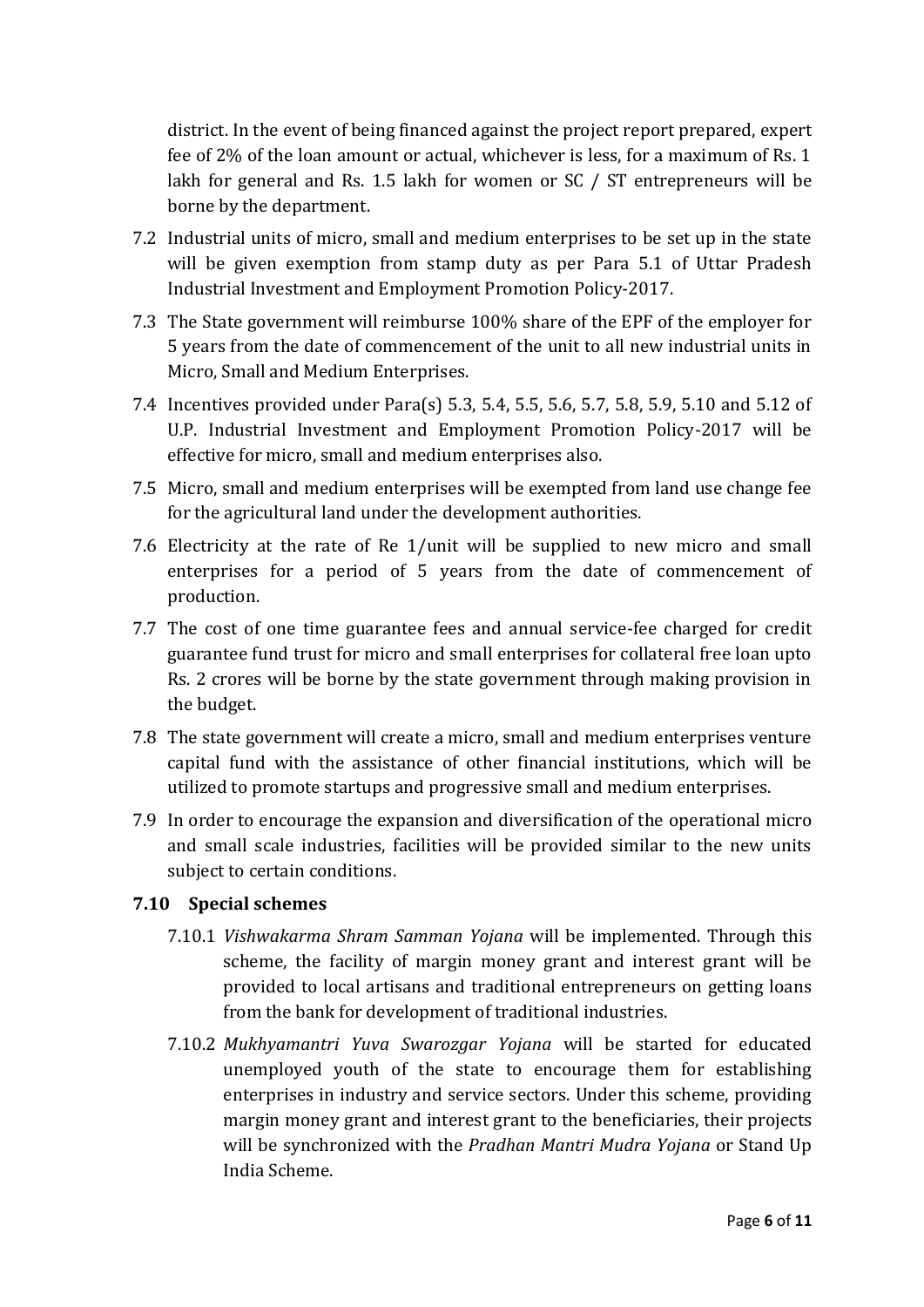# 7.10.3 **Special provision for Scheduled Caste/Tribes and Women Entrepreneurs**

(i) Under the *Mukhyamantri Yuva Swarozgar Yojana*, special provision of 21 and 2% for Scheduled Castes and Tribes respectively and 20% for women will be specified.

(ii) Under the Uttar Pradesh Small and Medium Enterprises Interest Subsidy Scheme to be implemented in Poorvanchal, Madhyanchal and Bundelkhand, 20% of the beneficiaries will be women.

(iii) At least one SC / ST or woman entrepreneur will be provided assistance to establish micro small and medium scale industry in every bank branch area by coordinating *Mukhyamantri Yuva Swarozgar Yojana* with the Government of India StandUp scheme.

#### **8. Capacity Development and Training**

- 8.1 In order to take advantage of the demographic dividend of the state, it is necessary that the young human resources of the state are skilled and trained in terms of entrepreneurship and business. For this, various incentive schemes for skill development will be implemented as follows.
- 8.2 An Entrepreneurship Development Institute will be set up as Center of Excellence under the Department of Micro, Small and Medium Enterprises. This training institute will be authorized to prepare and implement the training modules for all the schemes run by the department. It will be the official institution for providing its expertise for entrepreneurship development programs in coordination with various departments and institutes in different areas of development.
- 8.3 Organisation of Special training programmes will be encouraged for skill development of entrepreneurs of Scheduled Caste/ Scheduled Tribes and other backward classes.
- 8.4 Entrepreneurship development programs will be organized in all the districts of the state. Entrepreneurship Development Institute, Lucknow will act as a nodal agency for this purpose.
- 8.5 Six handicrafts centers will be set up to provide in modern technology training to artisans and young entrepreneurs in design, manufacturing and marketing. Uttar Pradesh Institute of Design, Lucknow will act as a nodal agency for this purpose.
- 8.6 Departmental training centers under the Directorate of Industries and Enterprise Promotion will be reviewed and the useful training centers will be made functional.
- 8.7 The state government will create a micro, small and medium enterprises venture capital fund with the assistance of other financial institutions, which will be utilized to promote startups and progressive small and medium enterprises.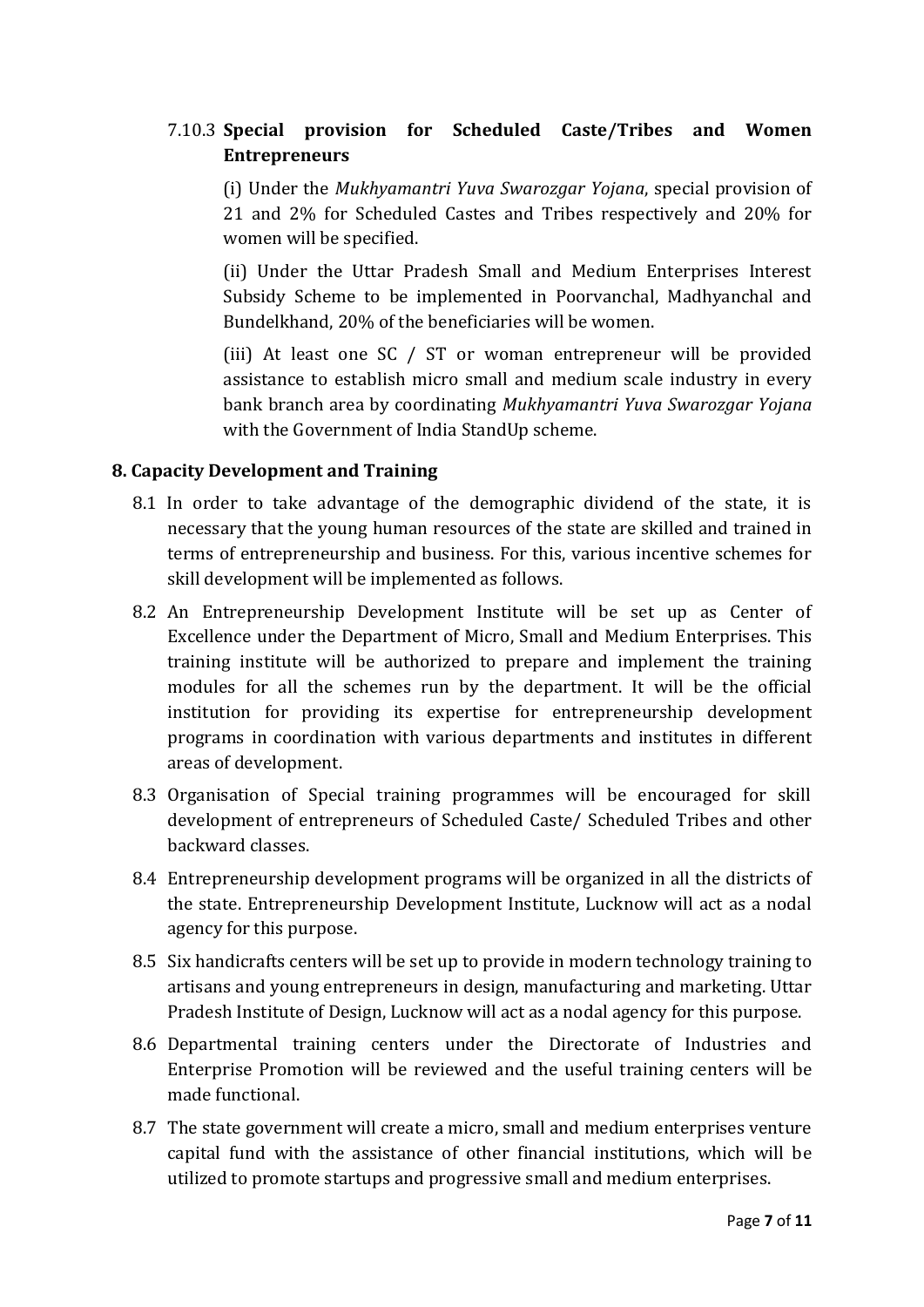## **9. Quality and Standards**

In view of the rapid development in the field of technology and the high standards being adopted globally for environmental and technical standards, the investment in the basic infrastructure related to technological upgradation and testing is important for enhancement in competitive capability of micro, small and medium enterprises. Therefore, industries will be encouraged to achieve waste management systems, pollution control facilities and standards.

- 9.1 The present technical upgradation scheme of the State Government will be promoted by reformulating it in a manner, which will enhance the highly upgraded technology in various fields, like product quality improvement, environmental improvement, energy efficiency, qualitative-packaging, testingfacilities and computerized quality control. In this direction, the entrepreneurs will be provided with interest subsidy facility on the projects funded by them. The scheme will be implemented for two categories of industries - micro industries and small scale industries.
- 9.2 Micro and small scale industries will be encouraged to manufacture qualitative products in accordance with different standards, like Zero Effect, Zero Defect (ZED) to meet the evaluation parameters of Indian Standards Bureau. For this purpose, coordination with various organizations of the Government of India such as: Bureau of Indian Standards (BIS) and Quality Council of India (QCI) will be ensured.
- 9.3 Establishment of Incubation Centers in engineering colleges and other technical institutes of the state will be encouraged and its link with entrepreneurs will be ensured. A system will be created and strengthened through coordinating State's IITs and other engineering colleges, MSME technology centres system with specific institutions of the Government of India and for this, an information system will be developed at the level of Directorate of Industry and Enterprise.
- 9.4 Interest subsidy will be reimbursed at 5% per annum for 5 years from the date of production on the expenditure incurred on plant, machinery and equipment for Research and Development, quality improvement and product development, so that these industries can establish testing labs, quality certification labs, tool rooms. Its maximum limit will be Rs. 50 lakhs.

# **10. Marketing**

It is necessary to ensure the marketing potential of the products manufactured in the state as per the demand in the national and international markets. The state government will take appropriate steps to bridge the gap in this sphere.

10.1 Along with government supported logistics, the government will develop a commerce portal through which the traditional craftsman will be connected to the national and international markets.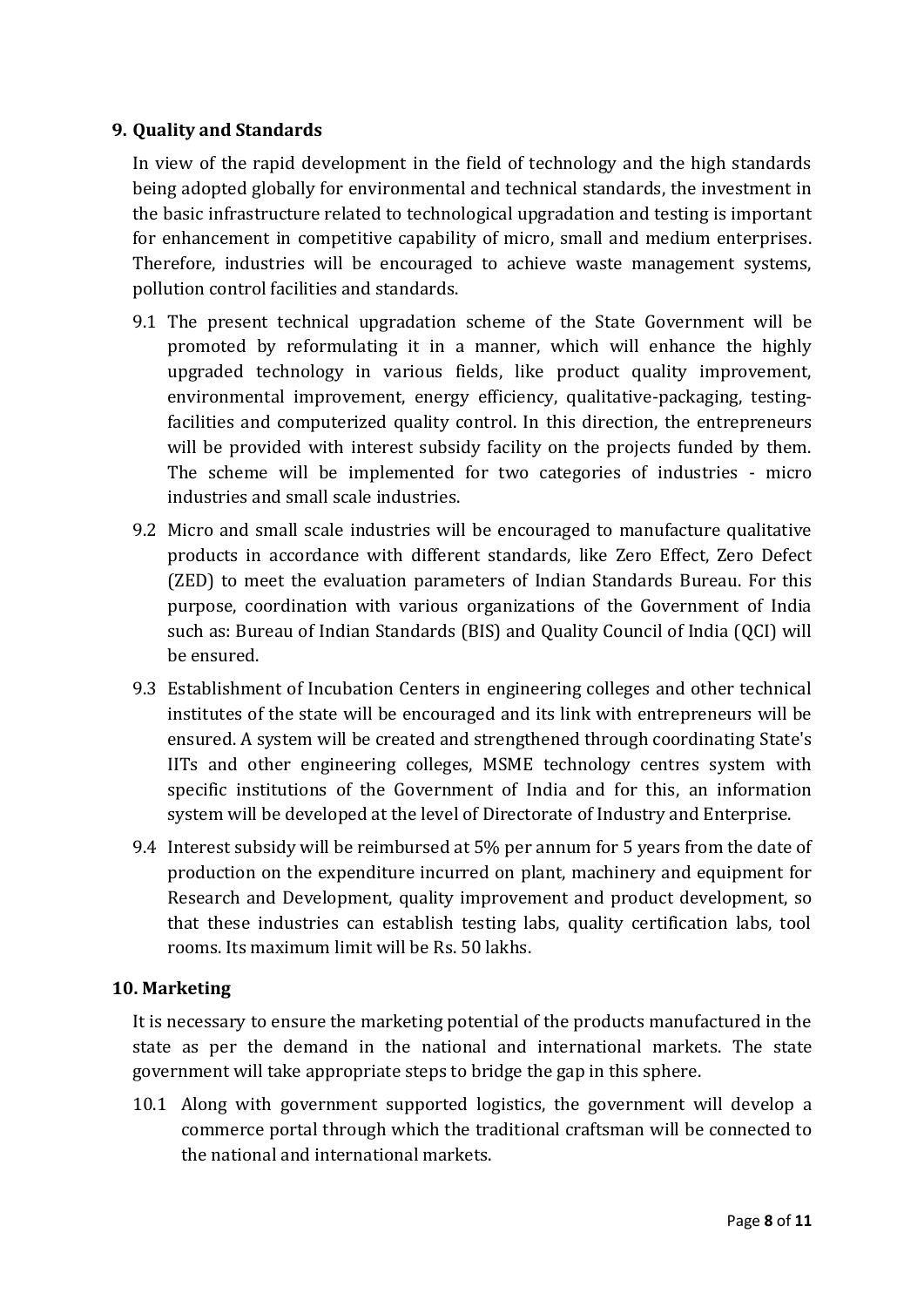- 10.2 The current U.P. Business Mart portal will be strengthened and publicized.
- 10.3 A permanent exhibition center will be developed in Lucknow and Expo Marts will be established in selected cities of the state.
- 10.4 The Uttar Pradesh Export Promotion Council will be strengthened in such a way that it plays an important role in participation in internal trade fairs and organizing internal buyer-seller conferences.
- 10.5 Assistance will be provided in marketing to handicrafts and micro, small and medium units. The Uttar Pradesh Trade Promotion Authority will be strengthened in such a way that it promotes participation of artisans and entrepreneurs in exhibitions and buyer-seller conferences organized by it at national and regional levels.

# **11. Cooperation in extension and upgradation of existing units of micro, small and medium industries-**

In the vision of the present policy, provisions have been made to highlight the importance of creation of employment and the development of the state through expansion and improvement of existing units. For this purpose, the District Industries Centers will be developed as the District Industries and Enterprise Centres, which will act as consultant and guide to the entrepreneurs.

- 11.1 Keeping in view the limited availability of land for expansion of existing units, FAR will be increased as per the laid down terms and conditions, to enable expansion of the existing units.
- 11.2 The policy for surrender of plot to the department and return of deposit money will be rationalized in the case of entrepreneur failing to set up the enterprise within the stipulated period for any reason after the allotment of the plot under the occupation of the Department of Industries, so that this vacant land could be allotted to the new entrepreneurs without any dispute.
- 11.3 In order to channelize optimum benefit of cluster schemes of Government of India for technological upgradation of micro, small and medium units, maximum number of clusters will be developed in the state and common facility centers will be set up for the overall benefit of the units, so that all units can get high-cost high-tech benefits.
- 11.4 With the aim of value-addition and packaging etc. of specific local products, common facility centres will be set up at Mandi sites by Mandi Parishad, while keeping in view the availability of fund and assessing its usefulness for the Mandi Samiti.
- 11.5 The Developer / executing agency will be encouraged for establishment of Effluent Treatment Plant, Common Effluent Treatment Plant and Common Facility Centers in industrial estates and areas as per requirement.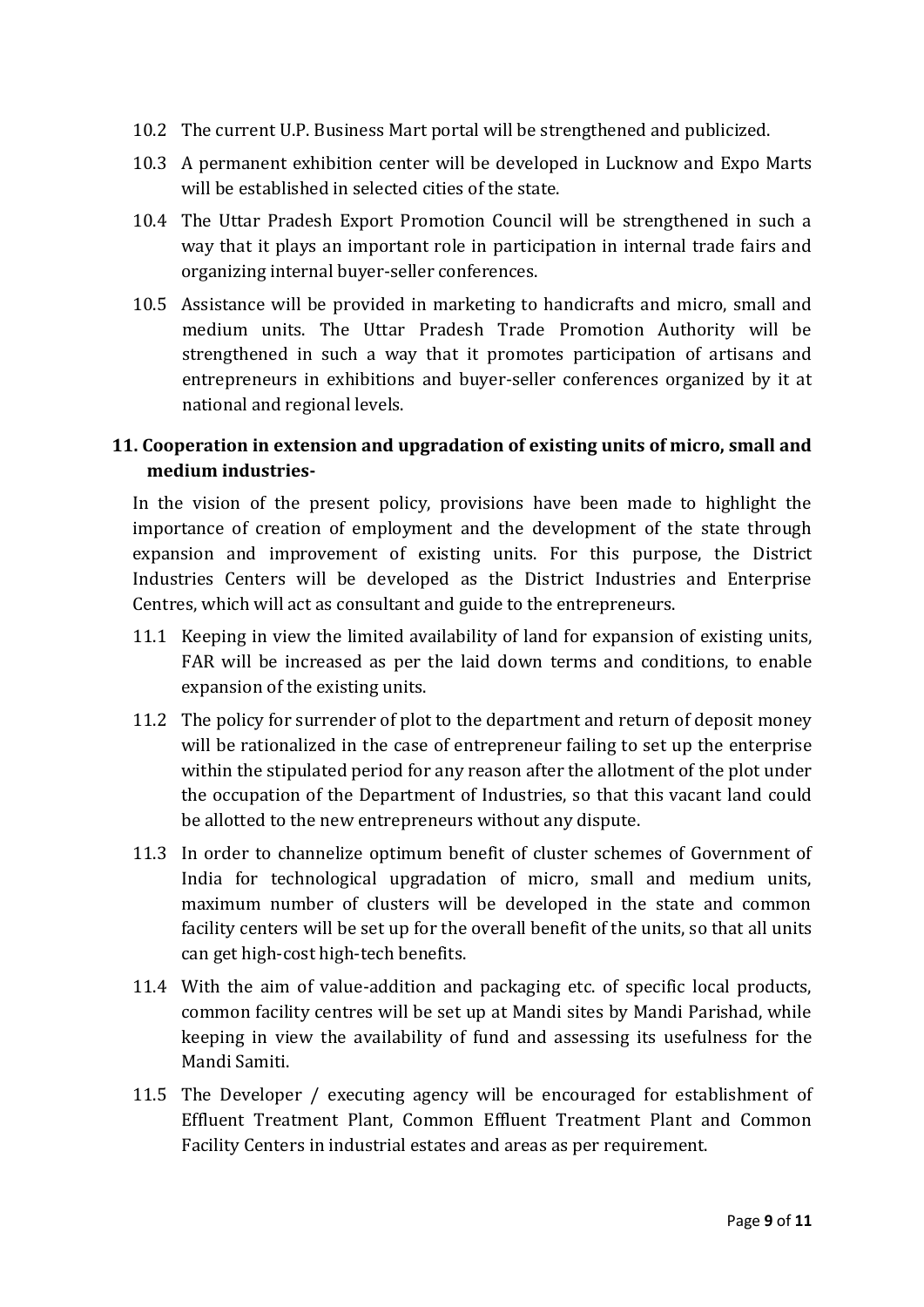- 11.6 A scheme to purchase from units established in the state will be implemented on the lines of promotion by Government of India to give boost to micro, small and medium enterprise units.
- 11.7 The micro, small and medium enterprises become sick because of lesser competitive capability and due to managerial, technical and other factors. The Government of India's plan for the rehabilitation of sick units will be implemented effectively in coordination with the public sector and private sector banks.
- 11.8 Web based online portal and call centre will be set up to address the problems of the entrepreneurs.

## **12. Miscellaneous**

- 12.1 Various policies, such as- Uttar Pradesh Food Industry Policy, Bio Energy Policy, IT Policy, Biotech Policy, etc. are being implemented in the state. An incentive, which is provided under various policies in the same head, will be allowed to be availed by enterprises under any one policy only.
- 12.2 Department of Micro, Small and Medium Enterprises and Export Promotion will be the nodal department for implementation and monitoring of this policy.
- 12.3 Corresponding Government Orders will be issued by the concerned departments for the implementation of this policy.
- 13. Any kind of amendment/ enhancement in the above mentioned Uttar Pradesh Micro, Small and Medium Enterprises Promotion Policy-2017 will be done after due approval at the competent level as per the requirements of the time.
- 14. Kindly ensure compliance of each paragraph of the above mentioned policy.

Yours Sincerely,

(Anil Kumar) Principal Secretary.

#### No-22/2017/869/18-2-2017-80 (LU) / 2017 Date as above:

Copy forwarded to following for information and necessary action.

- 1. Accountant General (A & E) I/II and (Audit-I/II), Uttar Pradesh, Prayagraj.
- 2. Principal Secretary, Hon'ble Governor, Uttar Pradesh, Raj Bhawan, Lucknow.
- 3. Principal Secretary to Hon'ble Chief Minister, Government of U.P.
- 4. Secretary, Ministry of Micro, Small and Medium Enterprises, Govt. of India, New Delhi.
- 5. Staff Officer, Chief Secretary, Government of U.P.
- 6. Staff Officer, Agriculture Production Commissioner, Government of U.P.